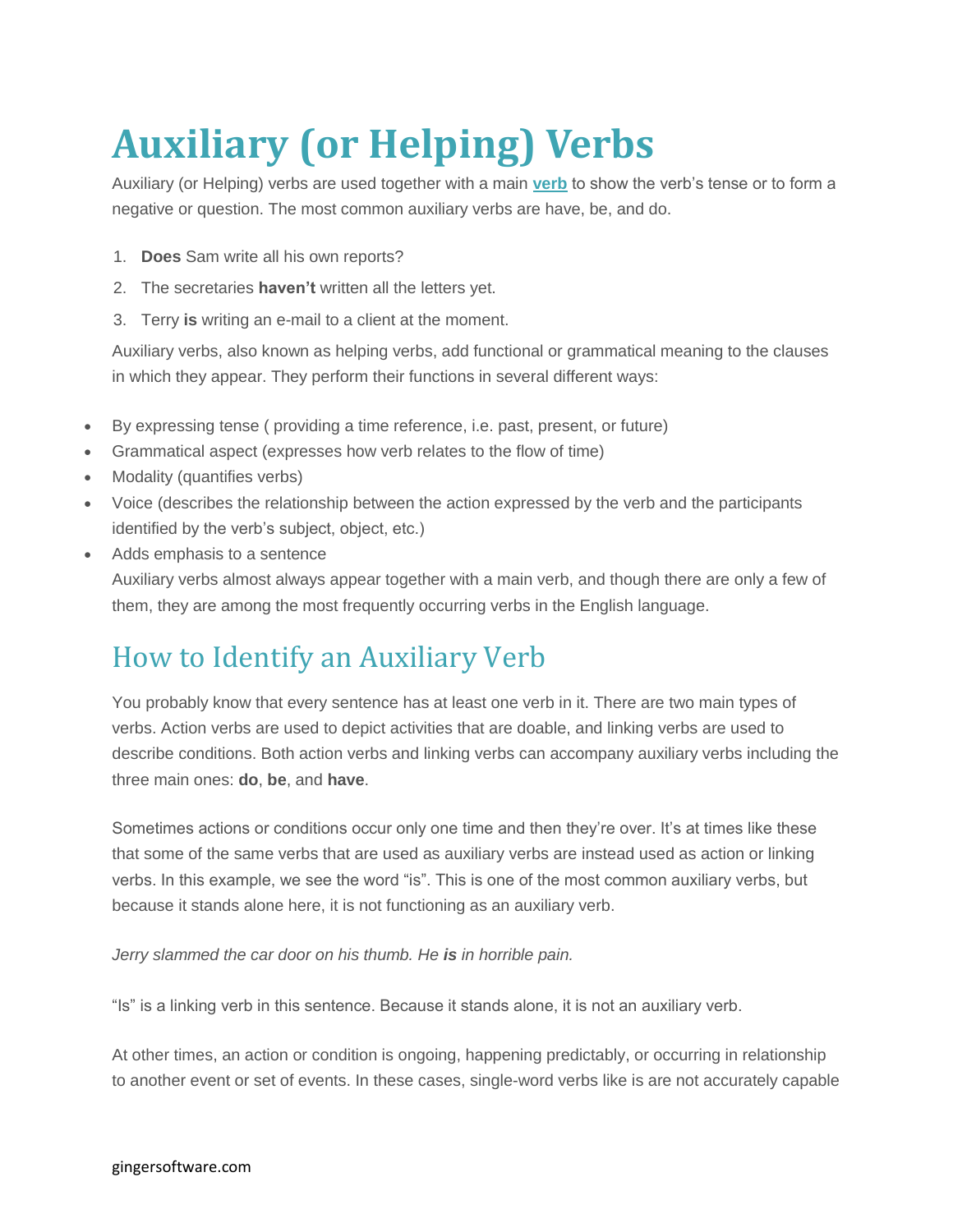of describing what happened, so phrases that include auxiliary verbs are used instead. These can be made up of anywhere from two to four words.

A main verb, also known as a base verb, indicates the kind of action or condition taking place. An auxiliary or helping verb accompanies the main verb and conveys other nuances that help the reader gain specific insight into the event that is taking place.

Read the following sentences and explanations to gain greater insight into how auxiliary verbs work.

- 1. Jerry **caught** his thumb in the car door as coffee **spilled** from his cup onto his favorite shirt.
- 2. Jerry is always **spilling** things.
- 3. Since Jerry is also accident prone, he **should have been drinking** coffee from a mug with a lid, which **would** not **have spilled** on his favorite shirt.

In sentence one, **caught** and **spilled**, single-word verbs, describe quick, one-time actions of both Jerry and his messy coffee. This sentence does not contain an auxiliary verb.

Since Jerry often has unfortunate accidents, **is spilling** communicates the frequency of his clumsy actions in sentence two. In sentence three, the auxiliary verbs that make up **should have been drinking** and **would have stained** express time relationships as well as an evaluation of Jerry's actions.

## Three Common Auxiliary Verbs

There are just three common auxiliary verbs:

- Have
- [Do](http://www.gingersoftware.com/content/grammar-rules/verbs/do-does-did/)
- Be

In this section, we'll take a closer look at how these common verbs work, plus you'll see some examples.

#### **Have**

"Have" is a very important verb that can stand alone in all its tenses, including **has, have, having, had**, and **hadn't** or **had not**. It is usually used to denote ownership, and it can also be used to discuss ability or describe appearance. "Have" is also a very popular substitute for the verbs "eat" and "drink." For example: "Let's have dinner."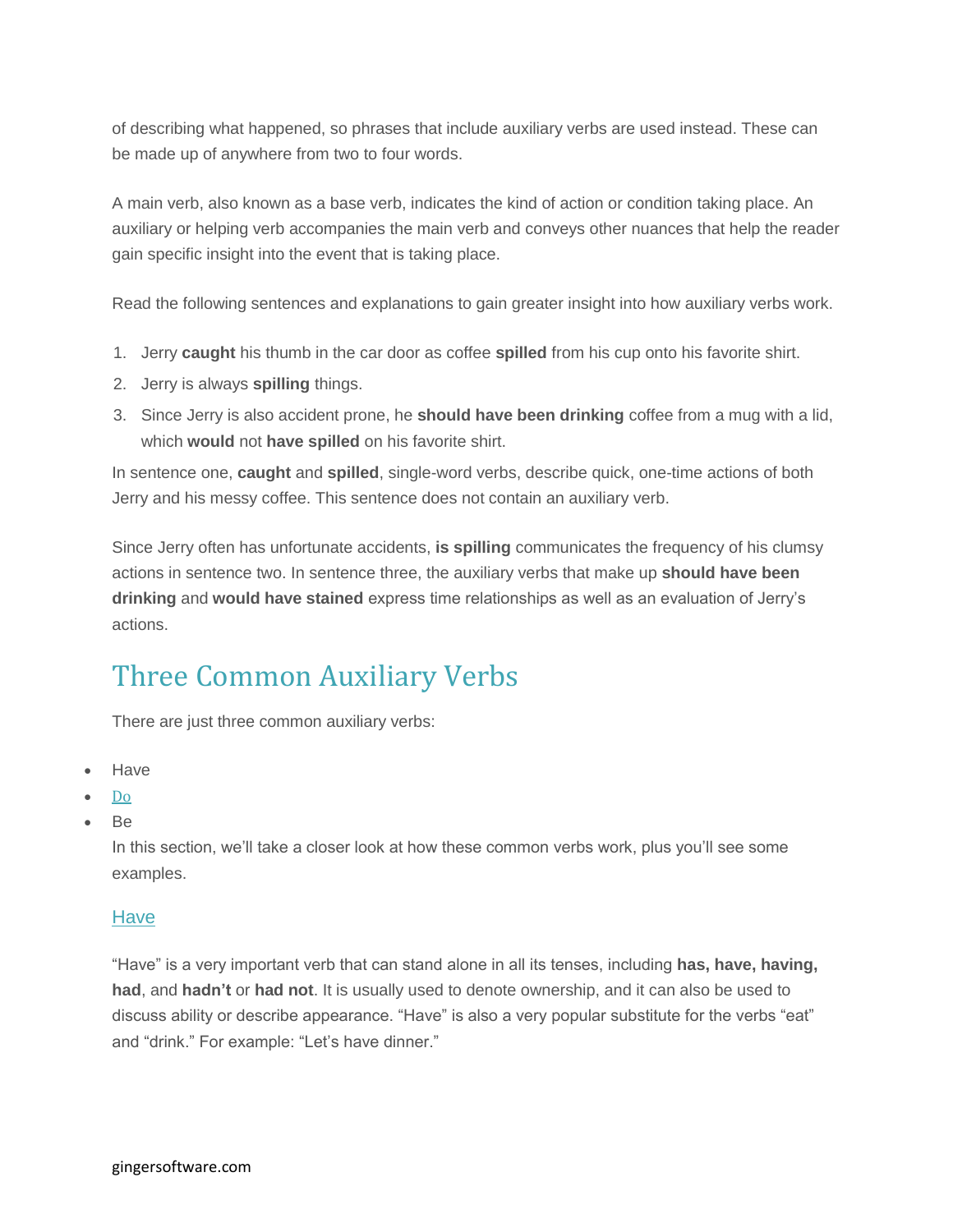When used as an auxiliary verb, **have** is always teamed up with another verb to create a complete verb phrase, making it easy to differentiate between uses. You can see the difference in the sentences below:

- Jerry **has** a large coffee stain on his shirt.  $\rightarrow$  Has = action verb
- Jerry **has bought** a new shirt to replace the one that was ruined earlier.  $\rightarrow$  Has = auxiliary verb; bought is a past participle that competes the verb phrase.
- Jerry **should have been** more careful! → Have = auxiliary verb; phrase "should have been" expresses time and evaluates Jerry's actions.

#### **[Do](http://www.gingersoftware.com/content/grammar-rules/verbs/do-does-did/)**

"Do" can be used as an action verb that stands alone in all its tenses, including **to do**, **do**, **does**, **done**, **did** and **didn't**, **doesn't** or **did not** .

When used as an auxiliary verb, **do** is always paired up with another verb to create a complete verb phrase. In some cases, it is used to add emphasis: *"I did put the garbage out!"* **Do** is often used to form questions and negated clauses. It is also used in elliptical sentences, where the main verb is understood and is omitted as a result. For example: *"He plays piano well, doesn't he?"* or "They all had dinner, but I didn't."

- Because he spills things so often, Jerry does more laundry than most people.  $\Diamond$  Does = action verb
- Jerry didn't put his coffee in a cup with a lid.  $\Diamond$  Didn't = auxiliary verb
- Jerry doesn't always spill things, but it happens a lot.  $\Diamond$  Doesn't = auxiliary verb

#### Be

"Be" or "to be" is an important verb that has a multitude of uses in English. It can be used as an action verb that stands alone in all its tenses including **be, to be, been, am, are, is, was, were, wasn't, was not aren't, are not, weren't** and **were not**.

When used as an auxiliary verb, **be** is always paired with another verb to create a complete verb phrase. It can be singular or plural, present or past. Negative sentences are formed by adding the word "not".

- Jerry is messy.  $\Diamond$  Is = action verb
- Although he is always complaining about his accidents, Jerry fails to pay attention.  $\Diamond$  is = auxiliary verb
- Jerry is going to be doing extra laundry for the rest of his life.  $\Diamond$  to be = auxiliary verb